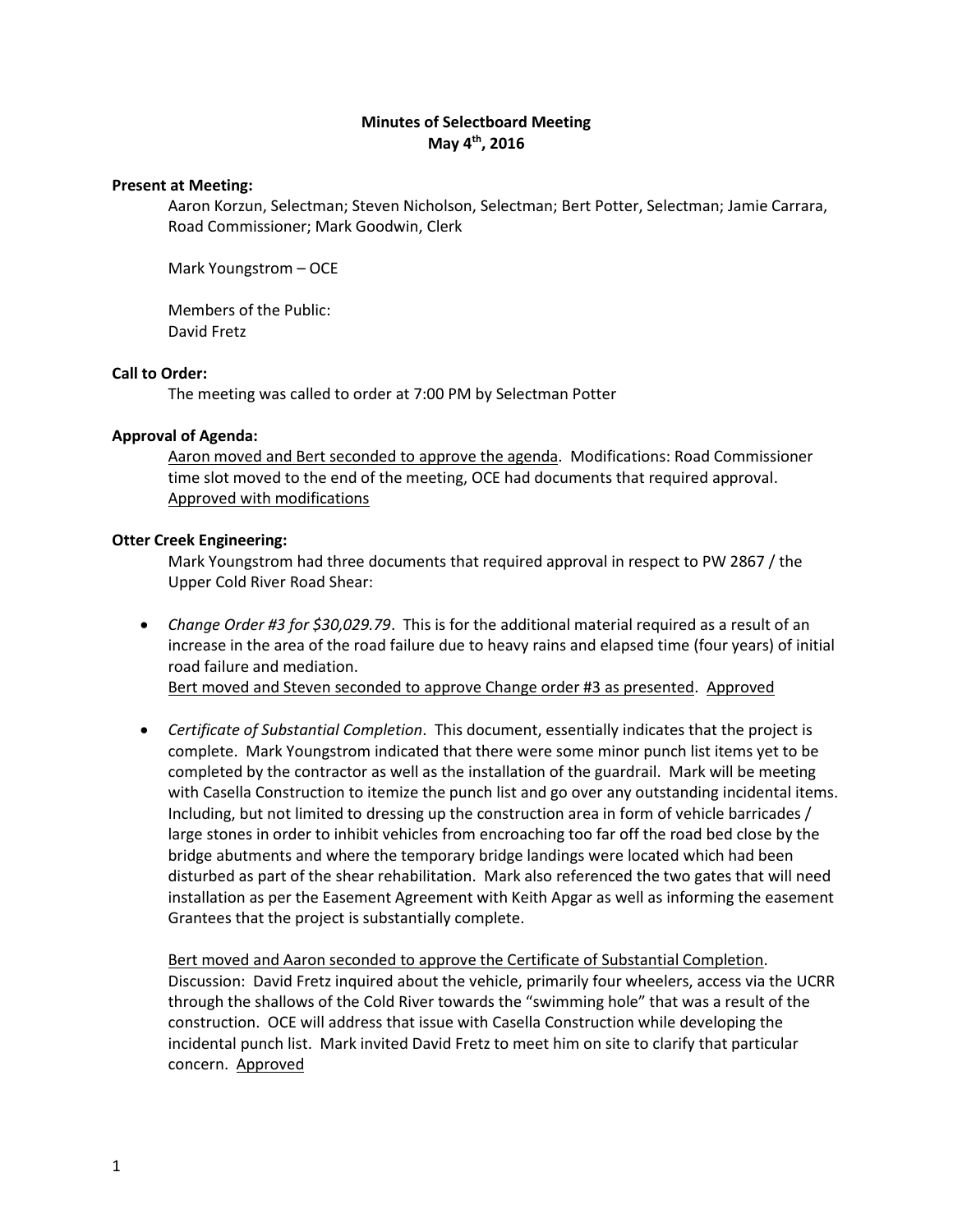*Contractor's Application for Payment No. Two*. Steven moved and Bert seconded to approve payment to Casella Construction for \$456,833.89 for Project PW 2867. Approved

#### **4400 Cold River Road Site:**

Mark Youngstrom indicated that the report form Haley and Aldrich has been received. It is being utilized as substantial documentation concerning the stabilization of the Cold River Road roadbed in the Grant Application that Alan Shelvey has submitted a draft of to the VT DEMHS. Included in the draft are some preliminary estimates on the cost of road construction submitted by Casella Construction under the request of Otter Creek Engineering. The draft, which included the Cost Benefit Analysis, is currently under review by VT DEMHS, and the Town is awaiting further indications and instructions for formal submission.

#### **Appointments:**

Bert moved and Steven seconded to appoint Debbie Blecich as Library Trustee. Approved.

Bert moved and Steven seconded to appoint Aaron Korzun to the ACT 64 Advisory Board. Discussion: The Advisory Board is looking for municipal representation and is being formed in conjunction with Rutland Regional Planning Commission and VT Department of Environmental Conservation (DEC) to address rulemaking in response to ACT 64 (Clean Water Act). Approved

#### **Excess Weight Permits:**

Bert moved and Steven seconded to approve Excess Weight Permits for: Richard McKirryher and Curtis Hollow Construction. Discussion: All supporting documentation was in order. Approved.

### **Open to the Public:**

David Fretz wanted to thank the Selectboard and OCE / Mark Youngstrom for their tenacity in sticking with the UCRR Slide issues and seeing the project actually approved by VT DEMHS / FEMA, permitted by all the jurisdictional agencies and completed.

## **New Business:**

The Selectbaord acknowledged receipt of an invitation from Rutland City Mayor, Christopher Louras regarding the Syrian Refugee Rutland resettlement project to be held May  $12<sup>th</sup>$  at the Rutland Free Library for Rutland County officials.

### **Minutes:**

Bert moved and Steven seconded to approve the Minutes of 4/20/2016. Approved

## **Orders**

Bert moved and Aaron seconded to approve Road Commissioner Orders # 5 of May 4, 2016 for \$465,815.12 and Selectboard Orders # 5 of May 4, 2016 for \$3,061.57 (**Note**: The Road Commissioner's Orders include 446,833 for contractor payments regarding PW 2867). Approved

#### **Transfer Station Monthly Drawing:**

Robert Poro's name was drawn for the \$10 Punch Card by David Fretz